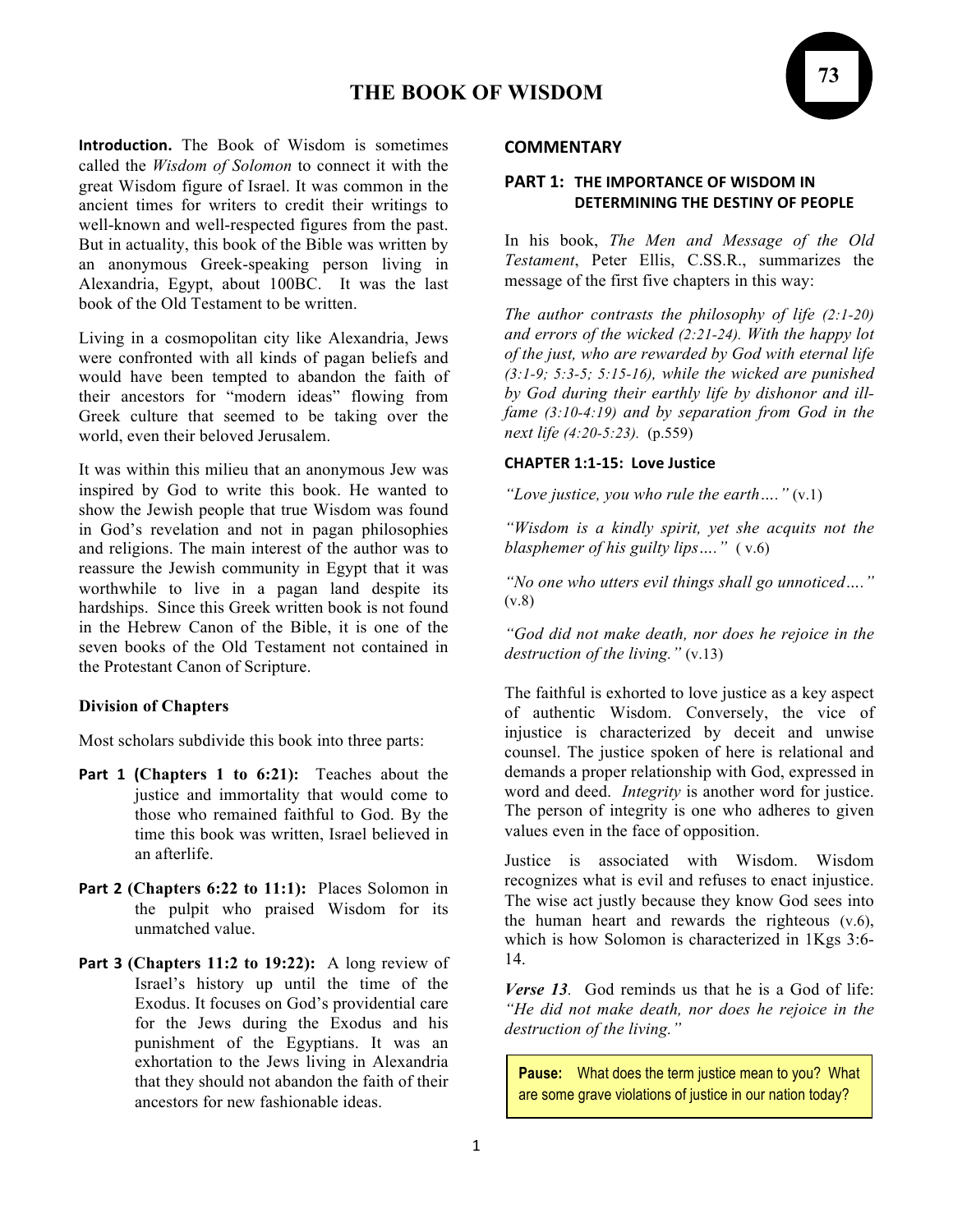#### **CHAPTER 1:16 to 2:24: The wicked speak**

*"…Brief and sorrowful is our life; neither is there any remedy for man's dying, nor is anyone known to have come back from the nether world."* (2:1)

*"Come then let us enjoy the good things that are real.... Let us have our fill of costly wine and perfumes…."* (2:6-7)

*"Let us oppress the needy just man; let us neither spare the widow nor revere the old man…."* (2:10)

*"Let us beset the just one, because he is obnoxious to us; he sets himself against our doings…."* (2:12)

*"God formed man to be imperishable…."* (2:23)

In 2:1-20, the author gives the pulpit the unbeliever who reminds us of Ecclesiastes who could not see any real purpose in life because of the reality of eternal extinction in death. *"Brief and sorrowful is life"—* there is no escape from death. Because life is short and will end in death, the only thing to do is to enjoy the good things life offers here on earth such as good wines and perfumes (vv 6-7).

*2:10-11.* There is a sudden and evil turn in the unjust person's thinking, an exhortation to oppress the poor, the widows and the elderly. The wicked justify their behavior with a double-sided principle: power makes right; weakness is useless (v.11).

*2:12-20—An exhortation to oppose the righteous one.* In church, we listen to these verses on the Friday before Good Friday. The reasoning of the unjust or wicked takes on a very negative twist in this section. If might is right and what is weak is useless, then whoever opposes the wicked will be subject to the weapons of their wrath. What had begun as an exhortation to just enjoy life (vv 6-9) ends in calling for a grave act of injustice, the brutal just death of the just (vv 17-20). The wicked despise the just one because he opposes their wicked ways. Also, he calls God his father and claims to be his son and the just believe that his end will be happy. It is easy how the early Christians saw the figure of the persecuted Christ in these verses.

*2: 21-24.* After the wicked one leaves the pulpit, the author comments on how wrong they are in their thinking. Their wickedness blinds them to the ways of God. They do not know that God made man to be imperishable. It was only through the envy of the devil that death entered the world. Verses 23-24 are significant because this is the first time in the Old Testament that the serpent mentioned in Genesis 3 is equated with the devil, and also the first time the hope of human immortality is expressly mentioned. Human beings are not created immortal. Rather, they are created *for* immortality.

**Pause:** What causes some people to treat others in very ugly ways?

### **CHAPTERS 3:1 to 4:19: The reward of just living**

*"The souls of the just are in the hand of God, and no torrent shall touch them."* (3.1)

*"Blessed is she, who childless and undefiled, knew not transgression of the marriage bed; she shall bear fruit at the visitation of souls."* (3:13)

*"But the just man though he dies early shall be at rest."* (4:7)

This section has three parts: reward for the just (3:1- 12), childlessness (3:13-4:6), and early death (4:7-19).

*3:1-12—Reward for the just.* If death was the end period, that would make living a virtuous life obscured. But here the Wisdom writer is saying that the souls of those who live just lives are in the hand of God. Life with God after death is the reward for just living on earth. The just die with the hope of continuing life, whereas the foolish expect nothing. Chastisement of the just  $(v.5)$  is not denied; its brevity is emphasized. Verses 10-12 focus on the punishment that will come to the wicked.

*3:13 to 4:6—Childlessness.* Here we have a contrast between the just who are childless and the wicked (the adulterer) who have children. The author says that the sterile woman will have "fruit" on the day of accounting (v.13), whereas the "fruit" of the wicked will be useless. Where there appears to be fruitlessness in the virtuous, there will be fruit. Where there appears to be fruit in injustice, there is no lasting fruit. 4:1-6 is a contrast between the virtuous and the wicked: It is better to be childless with virtue, than to have many children amid sin.

*4:7-20—Early death.* These verses are often used as a first reading for the funeral Mass of a young person. The good dying young contradicts the biblical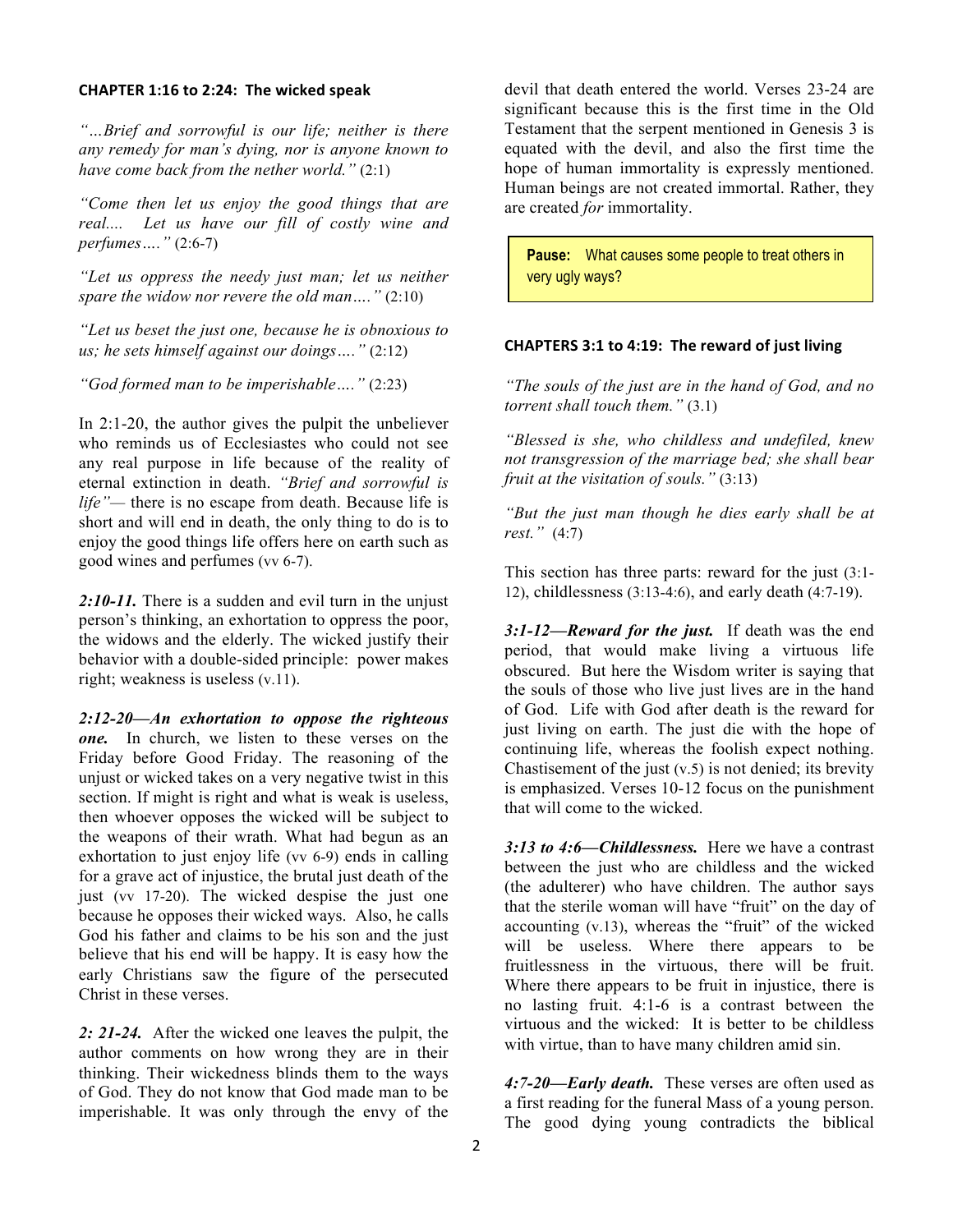teaching that length of days is a sign of divine favor. Here the writer chooses *quality* of life over *quantity* of years. Grey hairs do not necessarily symbolize a virtuous life. Traditional wisdom teaches that things are not always what they seem. Verses 10-12 offer another reason for an early death: God snatches the virtuous young person out of a very sinful environment in case he would be defiled by it.

**Pause:** What would you say to a childless couple seeking to have a child, and to parents dealing with the loss of a child, teenager or young adult?

### **CHAPTER 5: The fate of the just and unjust**

*"Then shall the just one with great assurance confront his oppressors who set at nought his labors."* (v.1)

The wicked says*: "…This is he whom once we held as a laughingstock and as a type for mockery, fools that we were! His life we accounted madness, and his death dishonored. See how he is accounted among the sons of God; how his lot is with the saints!"* (vv 3-5).

This chapter concentrates on the consequences of both evil and just living, the result of the quest for Wisdom. We have a reflection from the wicked (vv 3- 13) followed by a description of the just at the time of judgment.

*Verses 4-13—Confession of the wicked.* The wicked are forced to admit that "the death of the just is not a final and tragic end" (vv 4-5); the wicked's paths of lawlessness and exploitation bring only destruction (vv 6-7). Their arrogance and wealth have not provided profit (v.8). As a result, their lives have become the meaningless and hopeless reality that they fear mortality has decreed for all human beings (vv 9-14).

*Verses 15-23* describe the rewards of the just (the wise). Verses 20-23 state that the forces of creation will join in the battle against evil. In summary, this chapter underlines the great and important truth that at judgment time, the just or wise will fare well, while the wicked or unjust will be wiped out. The overall purpose of the Wisdom writer in these first chapters is to encourage and sustain the just in time

of persecution by reminding them of the rewards that await them at death.

### **CHAPTER 6:1-21: Exhortation to the powerful to seek Wisdom**

*"Hear therefore, kings and understand; learn you magistrates … authority was given to you by the Lord … yet you did not walk according to the will of God."*  $(vv 1-4)$ 

*"To you therefore, O princes, are my words addressed, that you may learn Wisdom…."* (v.9)

*"Desire therefore my words; long for them and you shall be instructed."* (v.11)

*"Resplendent and unfading is Wisdom, and she is readily perceived by those who love her…"* (v.12)

The first major section of this book concludes with another exhortation to seek Wisdom. Verses 1-4 are addressed to the powerful on earth, whose works will be subject to God's scrutiny. In verses 12-21, the author praises Wisdom and outlines the blessings for those who seek her out.

## **PART 2: PRAISE OF WISDOM BY SOLOMON (6:22 to 11:1)**

### **CHAPTERS 6:22 to 8:21: Solomon prayed for Wisdom and she came to him**

*"Therefore I prayed, and prudence was given me; I pleaded, and the spirit of Wisdom came to me. I preferred her to scepter and throne, and deemed riches nothing in comparison with her, nor did I liken any priceless gem to her; because all gold, in view of her, is a little sand, and before her, silver is to be accounted mire."* (7:7-9)

In this section, the author gives Solomon the pulpit allowing him to speak in praise of Wisdom. Part 2 has seven units all concerned with Wisdom, e.g., seeking Wisdom (7:7-12), Wisdom's qualities (7:22- 8:1), Wisdom's activities in history (ch. 10).

*6:22-25.* Jealousy cannot be associated with Wisdom, since the Wisdom teacher must not claim selfish possession of her.

*7:1-7—Solomon is human like the rest of us.* Because Solomon is human like the rest of us, he knows he needs to pray for the gift of Wisdom.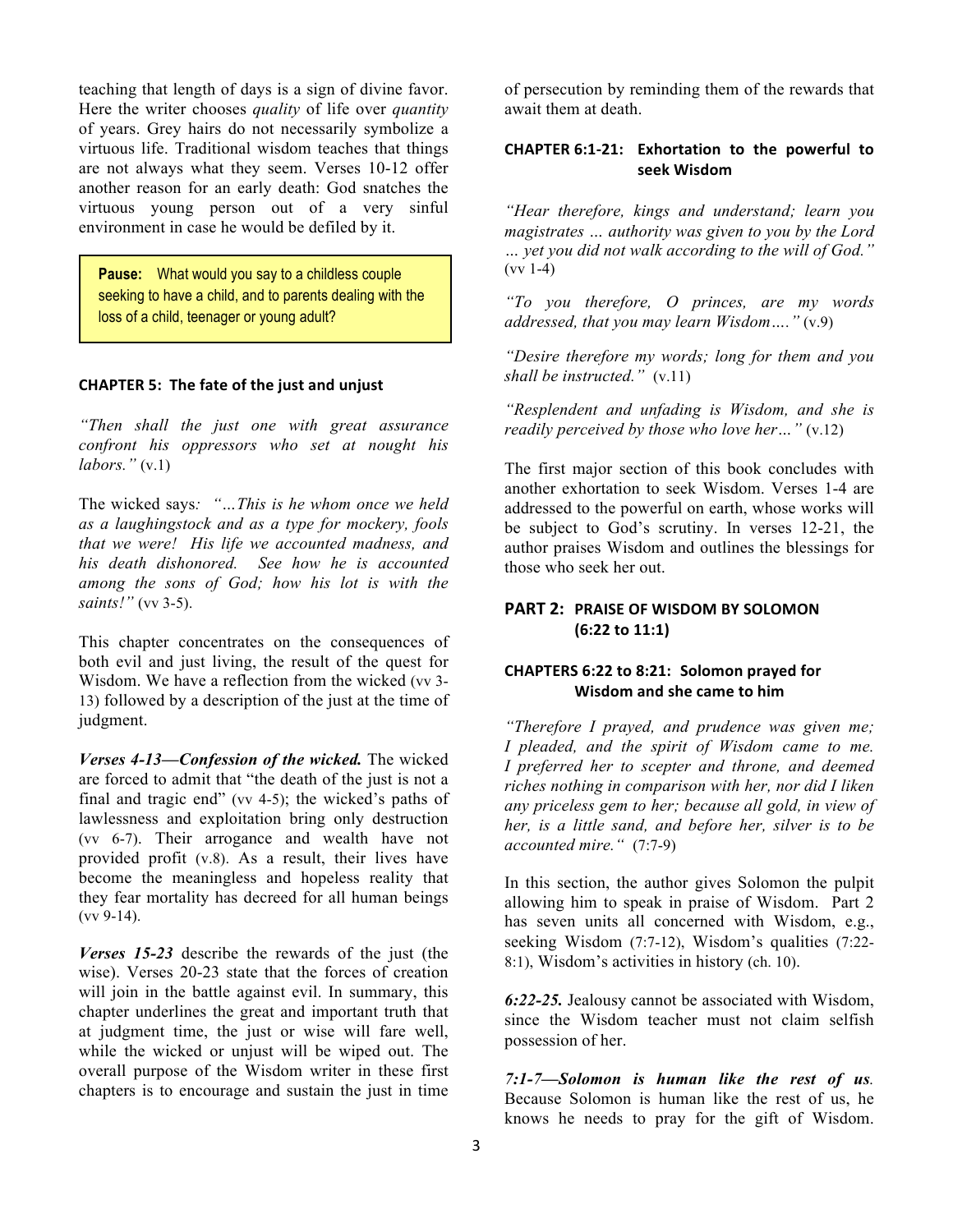Having received the gift of Wisdom, he values her more than silver and gold (7:7-12).

*7:13-22.* Solomon prays for the grace to speak well of Wisdom.

*7:23 to 8:1* describe some of the qualities of God. One who seeks Wisdom is automatically a friend of God (7:27).

*8:2-8.* As in 7:13-22, Solomon seeks the gift of Wisdom. *"Her I have sought after from youth"* (8:2).

*8:7* mentions what traditionally we have called the "four cardinal virtues": *moderation* or temperance, *prudence, justice* and *fortitude*. The term 'cardinal' comes from the Latin word *cardo* meaning hinge. All human virtues are hinged to or related to one of the cardinal virtues.

*8:9-21* reiterates 7:7-12 telling us how Solomon sought Wisdom as his most cherished companion.

### **CHAPTER 9: Solomon's prayer for Wisdom**

*"Give me Wisdom, the attendant at your throne, and reject me not from among your children; for I am your servant, the son of your handmaid, a man weak and short-lived and lacking in comprehension of judgment and of laws. Indeed, though one be perfect among the sons of men, if Wisdom, who comes from you, be not with him, he shall be held in no esteem."*  (vv 4-6)

*"Send her forth from your holy heavens and from your glorious throne dispatch her that she may be with me and work with me, that I may know what is your pleasure. For she knows and understands all things, and will guide me discreetly in my affairs and safeguard me by her glory; thus my deeds will be acceptable, and I shall judge your people justly and be worthy of my father's throne."* (vv 10-12)

The eloquent prayer for Wisdom in this chapter is regarded by many scholars as the high point of this book. Key themes in the prayer are: Wisdom's presence when God created humanity (vv 1-6), Solomon's need for Wisdom as he seeks to rule his people (vv 7-13), the limitations of humans to understand the things of God (vv 13-18).

### **CHAPTER 10: Wisdom's activities in human history**

*"She delivered the first-formed father of the world when he alone had been created and she raised him from his fall."* (v.1)

*"She delivered the just man from the wicked who were being destroyed…."* (v.6)

*"She took them across the Red Sea and brought them through the deep waters."* (v.18)

The author recounts Wisdom's presence and activity with seven heroes in Israel's past. He does not mention them by name since they would have been known to the reader. Seven sets of contrasts are mentioned to underline the positive function of Wisdom in the lives of the just: Adam/Cain (vv 1-3), Noah/flooded earth (v. 4), Abraham/the nations put to confusion (v. 5), Lot/the five cities and Lot's wife (vv 6-8), Jacob/Esau and Laban (vv 9-12), Joseph/ Potiphar's wife (vv 13-14), Israel-Moses/Pharaohenemies (vv 15-21). In each case, Wisdom is understood to have accompanied the righteous in their trials in order to protect them and bring them success. Scholars wonder about the mention of Adam and how Wisdom protected him. Maybe she was with him when he named all the animals.

# **PART 3: WISDOM'S PRESENCE WITH THE ISRAELITES DURING THE EXODUS (CHAPTERS 11-19)**

The Exodus is the most important event in Israel's history. In this event, God led a formerly enslaved people into the desert, formed them into a people and protected them during the years in the desert. During the Exodus event, God protected the righteous or just and punished the wicked. In and through a series of contrasts, the Wisdom writer in chapters 11-15 shows how God was with his people and how he punished their enemies. We should note that in these chapters, the author takes liberty by adding details that are not in the original book. Also, we will notice a couple of digressions as the writer seeks to show us how God providentially protected the Israelites on their journey.

*11:2-5 – Introduction.* These verses sets the tone for this entire section. Israel benefits by the very things God uses to punish her enemies.

*11:6-14—First example: water.* The point or teaching here is that God punished the Egyptians